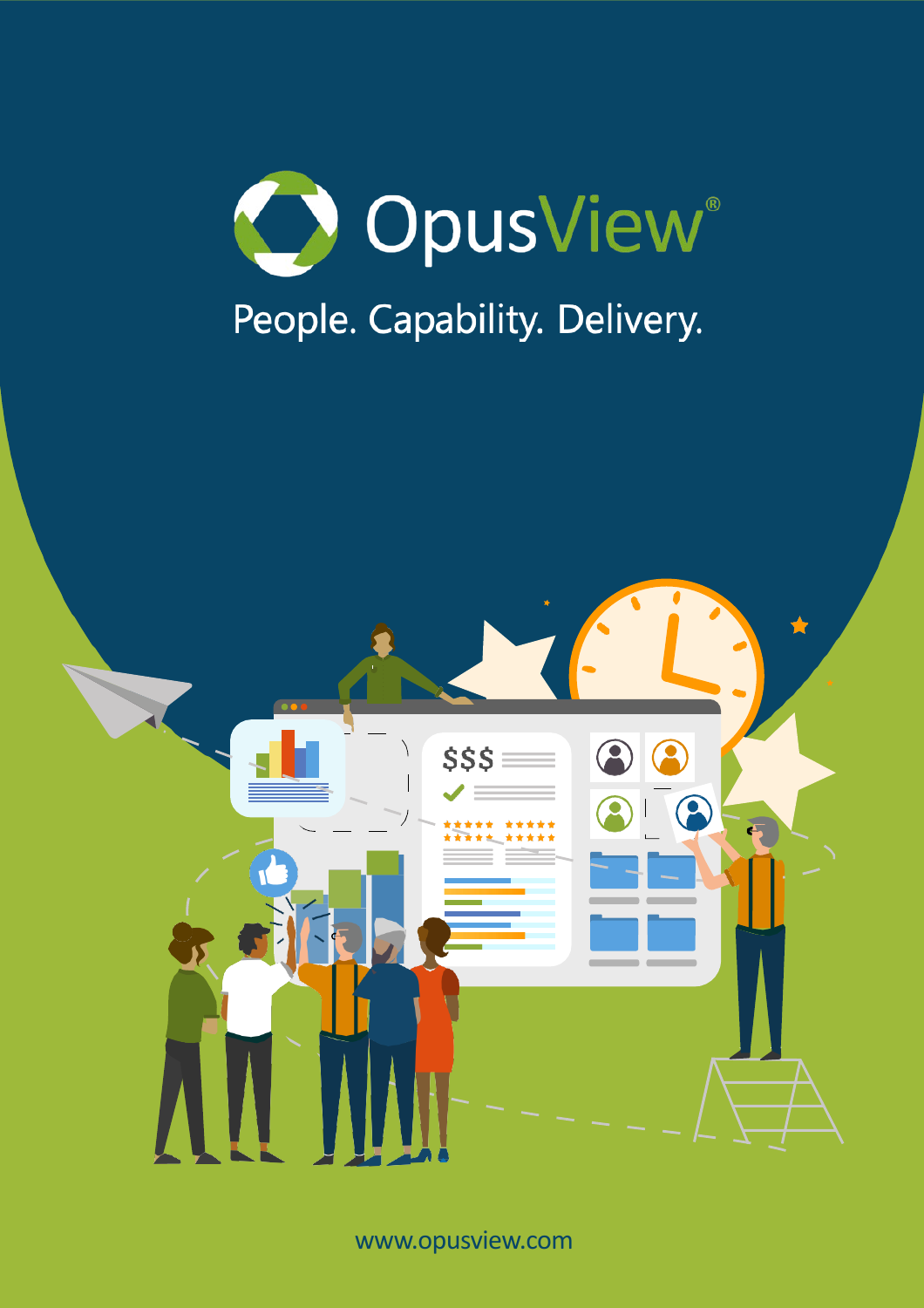

# **Community**

Manage organization capabilities

# **Organizations**

View information on competencies and capabilities in group businesses, locations and departments to enable success.

# **People**

睡

Understand competencies across the business community including employees and external partners.

# **Competencies**

Track competency gaps and strengths across the community to improve your talent acquisition and retention strategy.

# **Capability Analytics**

Analytics provide insights on organizational and people capabilities to aid faster talent related decision-making.



# **Competencies** Find people for work

### **Talent Ecosystem**

Organize your talent supply chain to be highly accessible and impactful for projects-based working.

#### **Skillsets**

Find people with verified skills, subject matter expertise and domain knowledge. Compare capabilities and experiences.

# **Surface Talent**

Gain comprehensive understanding of the capabilities of employees and what they bring to the table for work delivery.

#### **People Analytics**

Highlight interactions, capabilities, utilization levels, competency gaps, current supply-and-demand for work.



# Learning Acquire new expertise

**Stories** Share learning and experiences with your community.

# **Engage your Audience**

Publish Stories about innovation, lessons learned and critical thinking.

#### **Communicate with Stories**

Use Stories to engage with your employees and external partners to provide new content and information.

# **Align Stories**

Connect Stories about know-how, initiatives or projects directly to people, skills, locations, departments and businesses.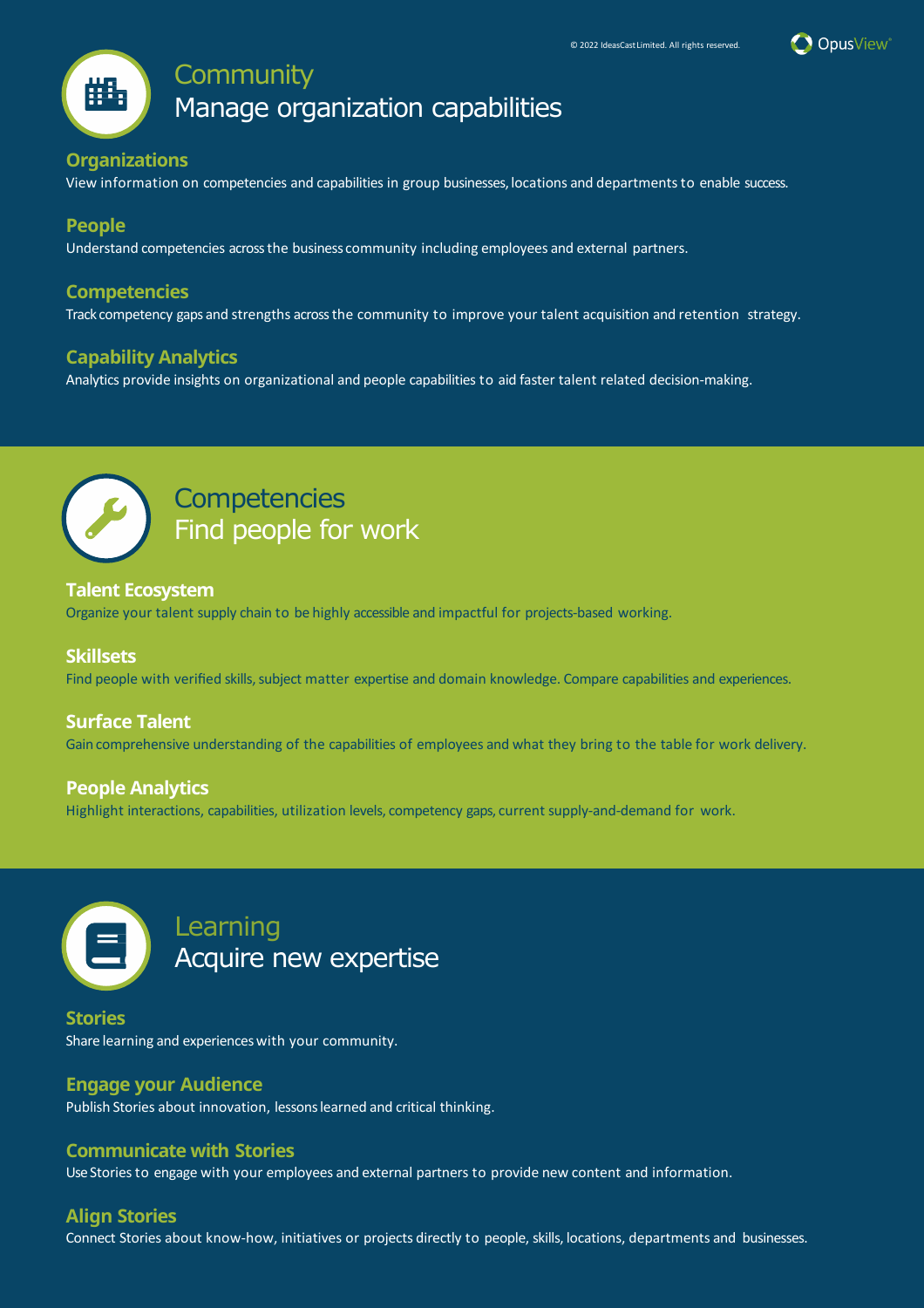



# **Skillsets**

Identify and deploy the right skills, in the right place, at the right time. Talent Watches make sure you never miss new talent.

# **Profiles**

Find people with specific capabilities, subject matter expertise and domain know-how.

# **Utilization**

Match project work opportunities with employees based on verified competencies, workload and location.

### **Tags**

Find and organize people of interest for current or future work based on verified capabilities.



# **Work Design** Efficiency and effectiveness

### **Real-time Communication**

Improve work efficiencies through purposeful interactions and sharing information in your collaborative workstreams.

### **Personalized Dashboards**

Interactive dashboards clarify performance objectives by presenting real-time data on all programs and projects you participate in.

# **Socialize Tasks**

Share tasks, assign task leaders, agree schedules and view task dependencies across your projects.

# **Work Plans**

View performance, workload of each team member and status of each task. Easily change work schedules to suit your priorities.



# Resourcing Workforce performance and wellbeing

# **Skills Search**

Identify potential team members by searching for verified skills and experiences needed for your work requirements.

# **Availability**

Check for any work blocks and absences in the future. Prevent over-utilization of people.

# **Planning**

Resource workloads can be viewed and updated to achieve optimum operational efficiency.

# **Requisitions**

Log and track requests for internal and external resources. View progress status and staffing related documents.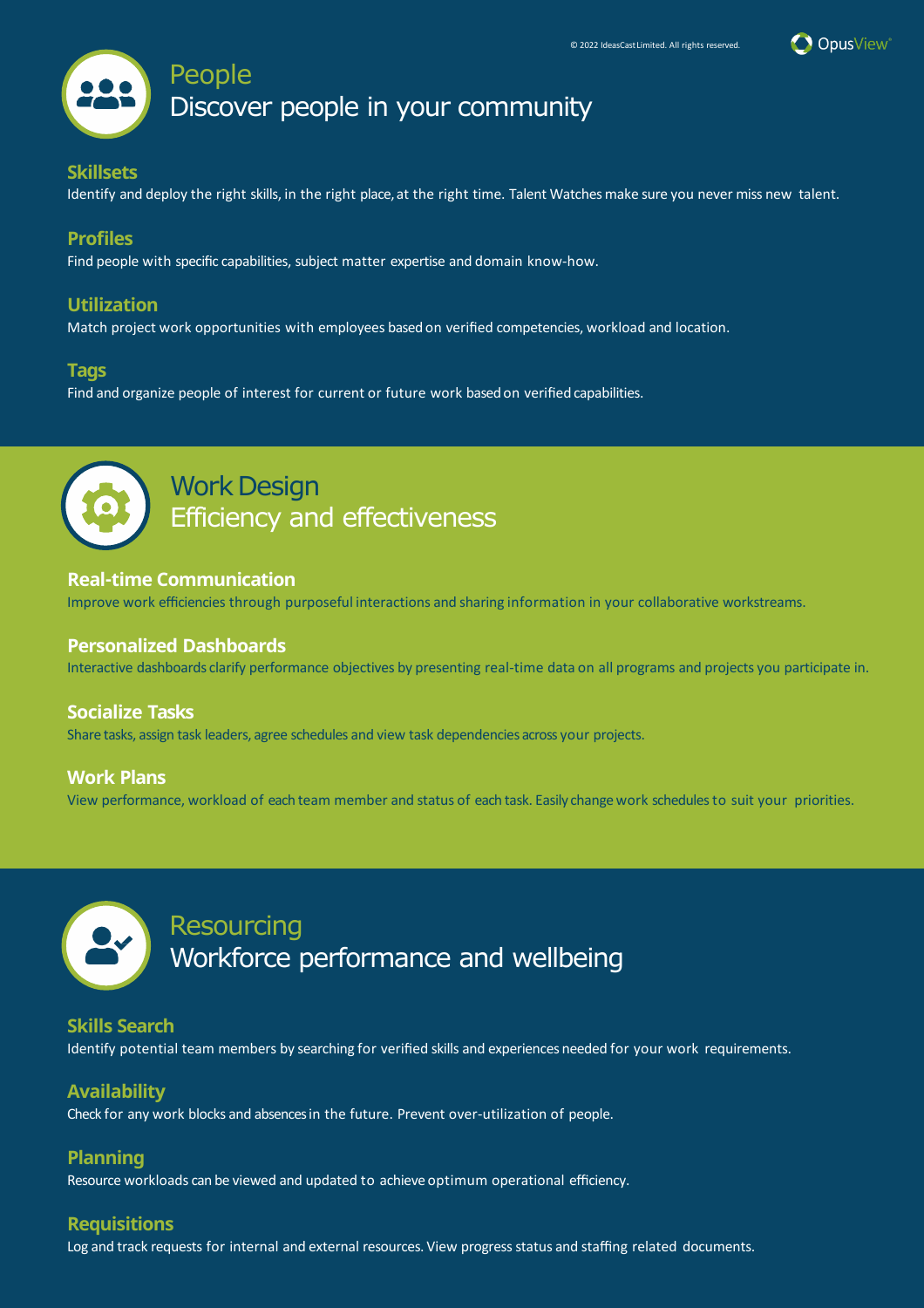



Raise productivity and innovation

#### **Interactions**

Align purposeful interactions and connections to team members and experts.

### **Knowledge**

Provide easy access to the right level of trusted information at the right time.

# **Gamified Recognition**

Reward employee contributions to show them they are appreciated and to encourage them to work more productively.

#### **Utilization**

Increase team satisfaction and wellbeing by making sure employees are not over–utilized and their viewpoints are considered.



# Planning Deliver work on time to budget

#### **People**

Form teams of people who are best-skilled for the work. Understand any competency gaps and strengths of the team.

#### **Activities**

Define and allocate all task work that is needed in the plan. Continuously monitor progress or to identify any bottlenecks.

#### **Track Work**

Monitor tasks, their interrelations and dependencies from start to finish to get the work done ontime.

#### **Delivery**

View current progress and expected timelines for delivery. Scheduled changes are automatically communicated to teams.



Productivity Motivated workforce

#### **Access**

People have everything they need right at their fingertips –minimizes time-waste when searching for documents, notes, schedules or messages.

# **Clarity**

Know exactly what needs to be done and when, with detailed real-time insights into business projects and the corresponding teamwork.

#### **Goals**

Team members understand individual and common goals to meet work completion deadlines.

### **Contribution**

Rewards system to recognize employee contributions, encouraging people to work more actively when they feel happy and valued.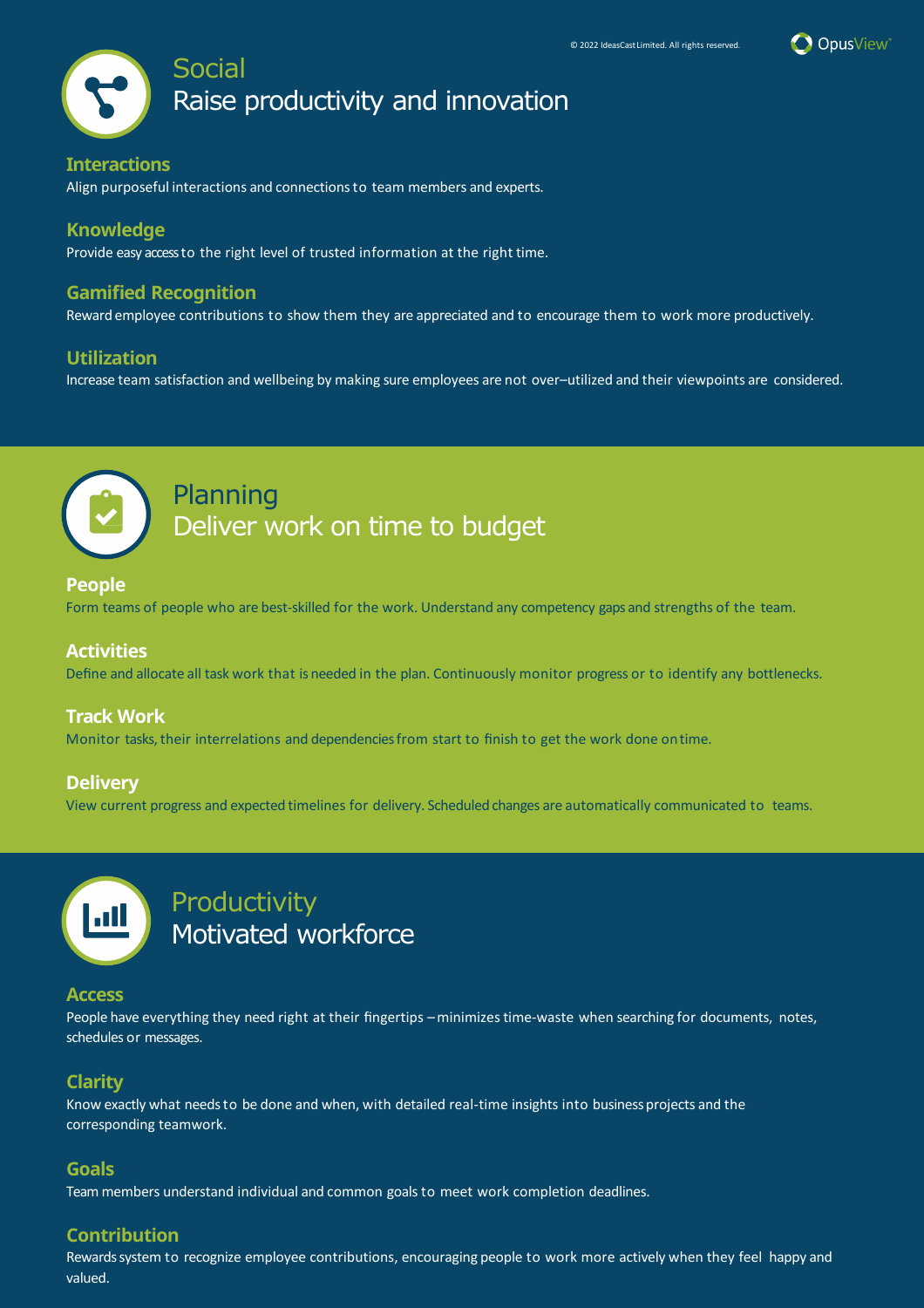



# **Talent**

Form superior, inclusive and diverse teams from across the organization with right-thinking talent and capabilities.

# **Objectives**

Teams know what they are working towards and what needs to be done to reach their objectives.

# **Design**

Good team design is well-blended with diversity and skills, but also one where the team strives to be the best.

# **Collaboration**

Communication is instant and linked to project working by sharing viewpoints, documents, task status and progress.



# Knowledge Digital library on-demand

# **Work Components**

Knowledge templates drive best practice and consistent working across the organization.

# **Compliance**

Teams know what they are working towards and what needs to be done to reach their objectives.

# **Efficiency**

Knowledge templates are deployed instantly, bringing new efficiencies when setting-up projects.

# **Better Processes**

Knowledge templates are enablers for continual process improvement and innovation.



# **Notifications** Never miss what's important

**Personalization** Choose the events that are of interest and their channel of delivery.

# **Event Alerts**

As activities and interactions take place, you are notified of any events that are important to you.

# **Real-time**

Event information is delivered and available immediately.

# **Data Detection**

Set Watches to notify you when important information becomesavailable.